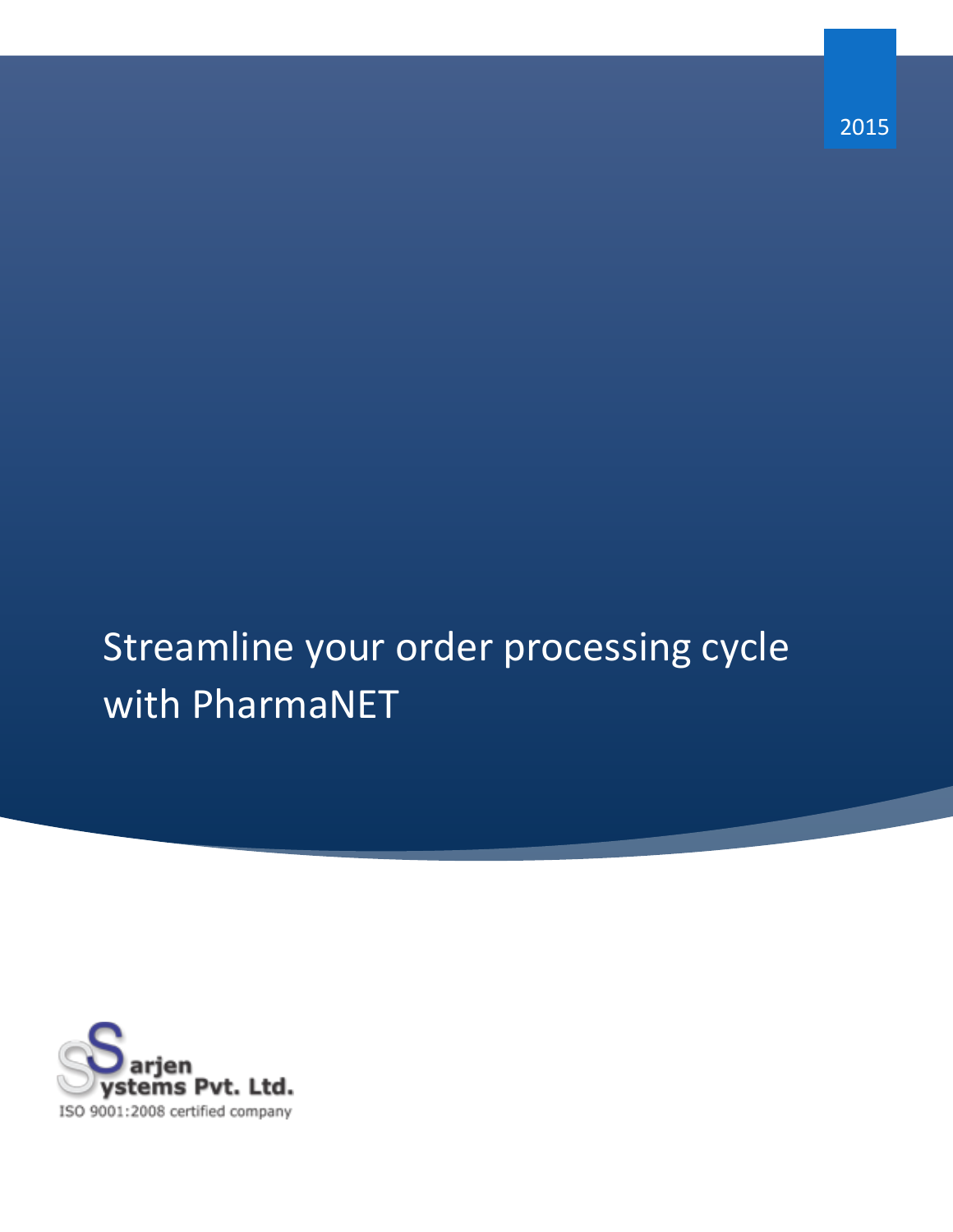

## Client introduction

The client is a well – known manufacture of medicines since last many decades and is one of the largest pharmaceutical manufacture of India. The company has its global presence across the globe like Asia-Pacific, USA, Europe & Australia.

## Business challenge

- 5000+ Filed Staff and 120+ stocking points world wide
- Reaching to more than 15000+ stockiest/retailer/chemist
- Operation in 15+ countries
- Inaccurate order promise dates
- Escalating supply chain and IT cost around order fulfillment
- Diverse mix of suppliers
- Inability to get global view of orders and inventory

Implement Manage Grow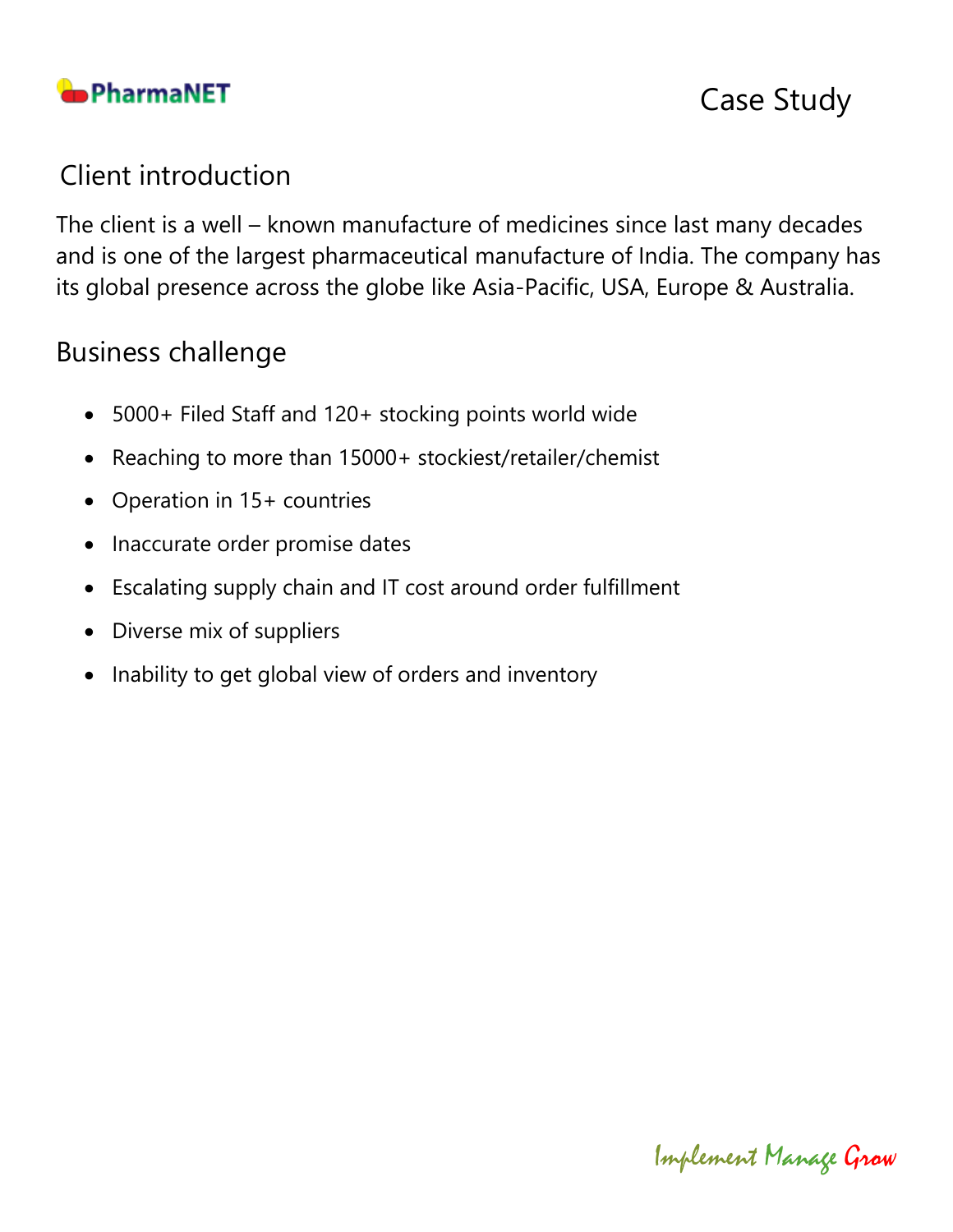

### Solution offered

As the legacy system was not capable enough to manage the large no. of orders effectively so our electronic order management system enabled our client to manage & support large volume of sales orders globally in shortest processing cycle & track real time sales data both primarily as well as secondarily from all its subsidiaries with other benefits like:

## 1. Ability to integrate

 PharmaNET provides seamless integration and partnerships with leading ERP systems by streamlining transactions with pharmaceutical distributors, national retailers and other trading partners helped the client to capture real time data in their legacy system and also produce numerous reports, which further helped to top management in decision making.

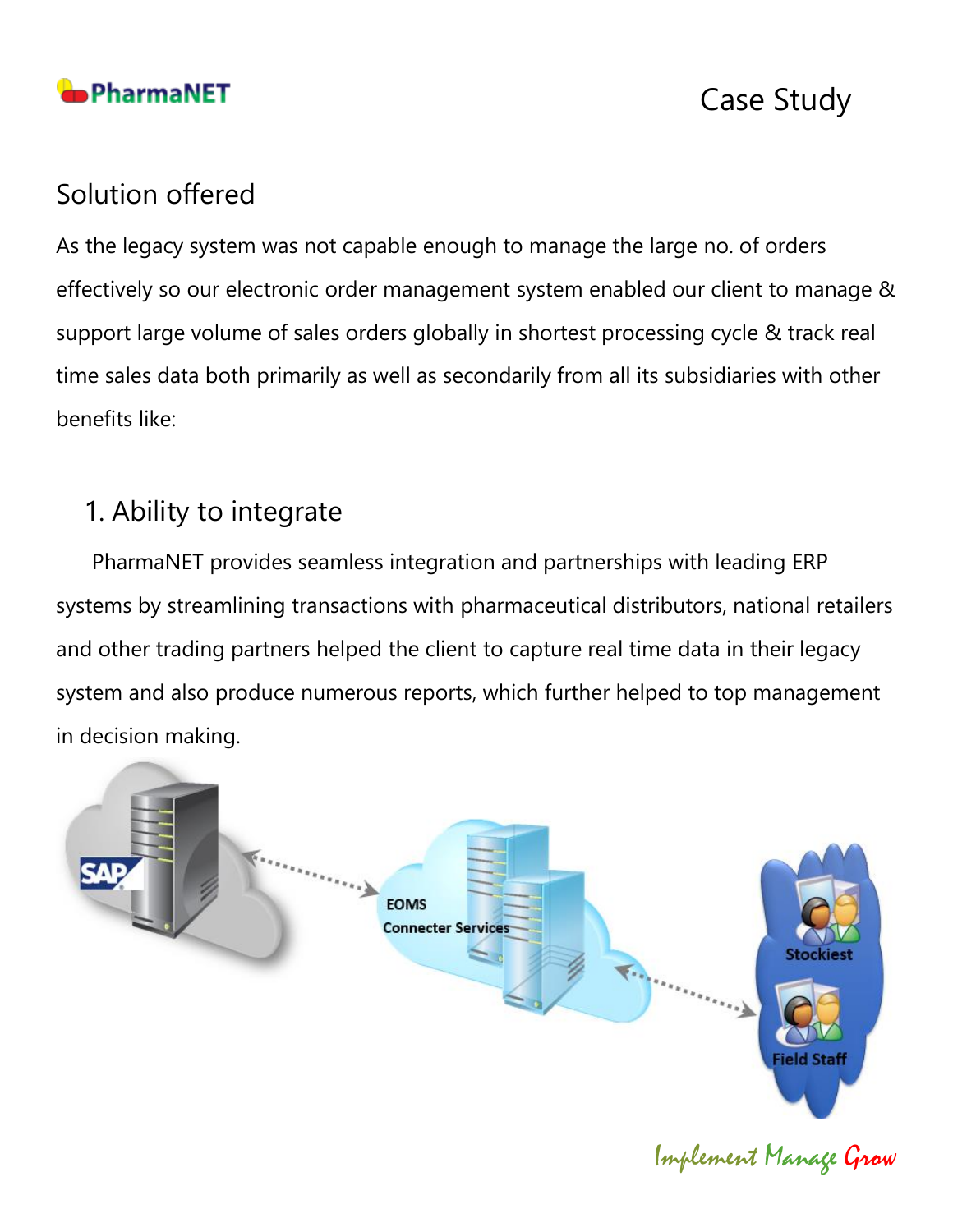

## 2. Mobility with cloud

With our mobility solution, organizations can virtualize, accelerate, and transform business with a comprehensive platform -based offering. They can build, deploy, and manage industry specific mobile apps and analytics for the entire enterprise. They can also readily deploy and support apps to multiple devices, which helped our client to process orders anytime from anywhere as per their convenience.

### Outcome

Happy and satisfied customers.

# 3. Expansion of control:

The expansion of the existing legacy system require lot of time , money and training so we offered our web based electronic order management system which is very user friendly , dynamic and cost effective.

### Outcome

- Fast and short order processing cycle
- Single order management platform for all stake holders
- (I.e. for Doctor, Retailer, Stockiest, Distributor, FSO & Line manager)
- Information on order status/dispatch status/pending orders, to users
- Elimination of inaccurate order promise dates
- 360 degree view of global sales orders

Implement Manage Grow